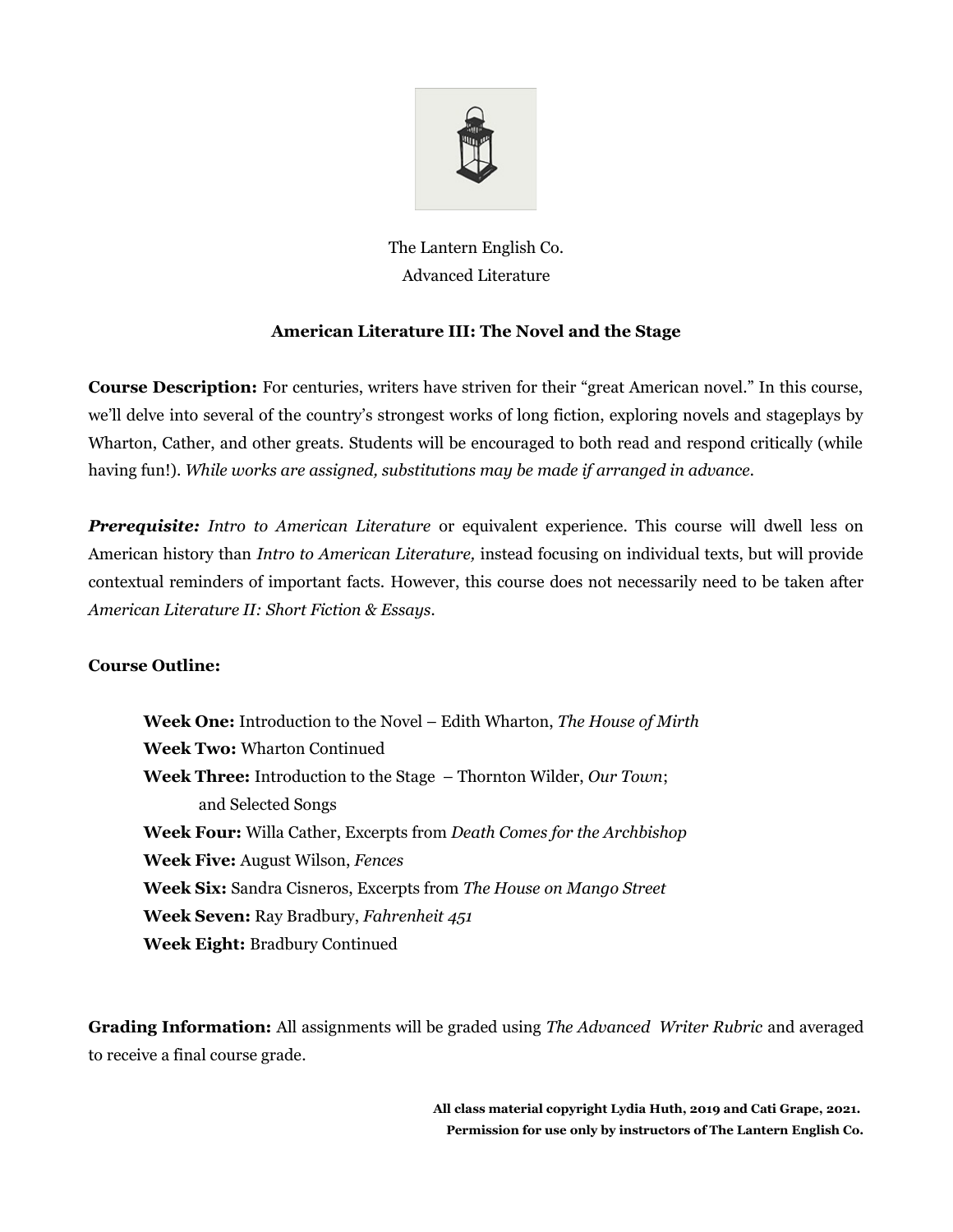

# The Lantern English Co. Advanced Literature

## **American Literature III: The Novel and the Stage**

## **REQUIRED TEXTS**

The student should have access to the following works.

We have also provided brief explanations of why particular texts/authors were selected for the course. Selections cover as wide a geographical and cultural background as possible, while still including the essential works of the American literary canon.

*Note on content: While we always strive to pick clean and uplifting works, some highly valuable texts result from cultural backgrounds that involve some negative or challenging content. Therefore, we recommend that a parent or guardian at least briefly review works and reach out if they would like to substitute a work that matches their family values.* 

**If you have any trouble finding a work,** please let me know promptly so that I can help!

- **Week 1-2:** 
	- Edith Wharton, *The House of Mirth*
		- **VALUE:** In *Mirth,* Wharton creates a vivid character study of a Gilded Age socialite. Throughout the novel, students will experience careful plotting, strong yet deeply flawed characters, and an introduction to all the ephemeral glitz of the American Gilded Age.
- **Week 3:** 
	- Thornton Wilder, *Our Town*
		- **VALUE:** Not only does Wilder's classic play examine metatheatricality, but it explores, with thoughtful nostalgia, American small town life.
	- Song Selections from Musical Theatre
		- **VALUE:** To truly understand American theatre, one must realize the impact of